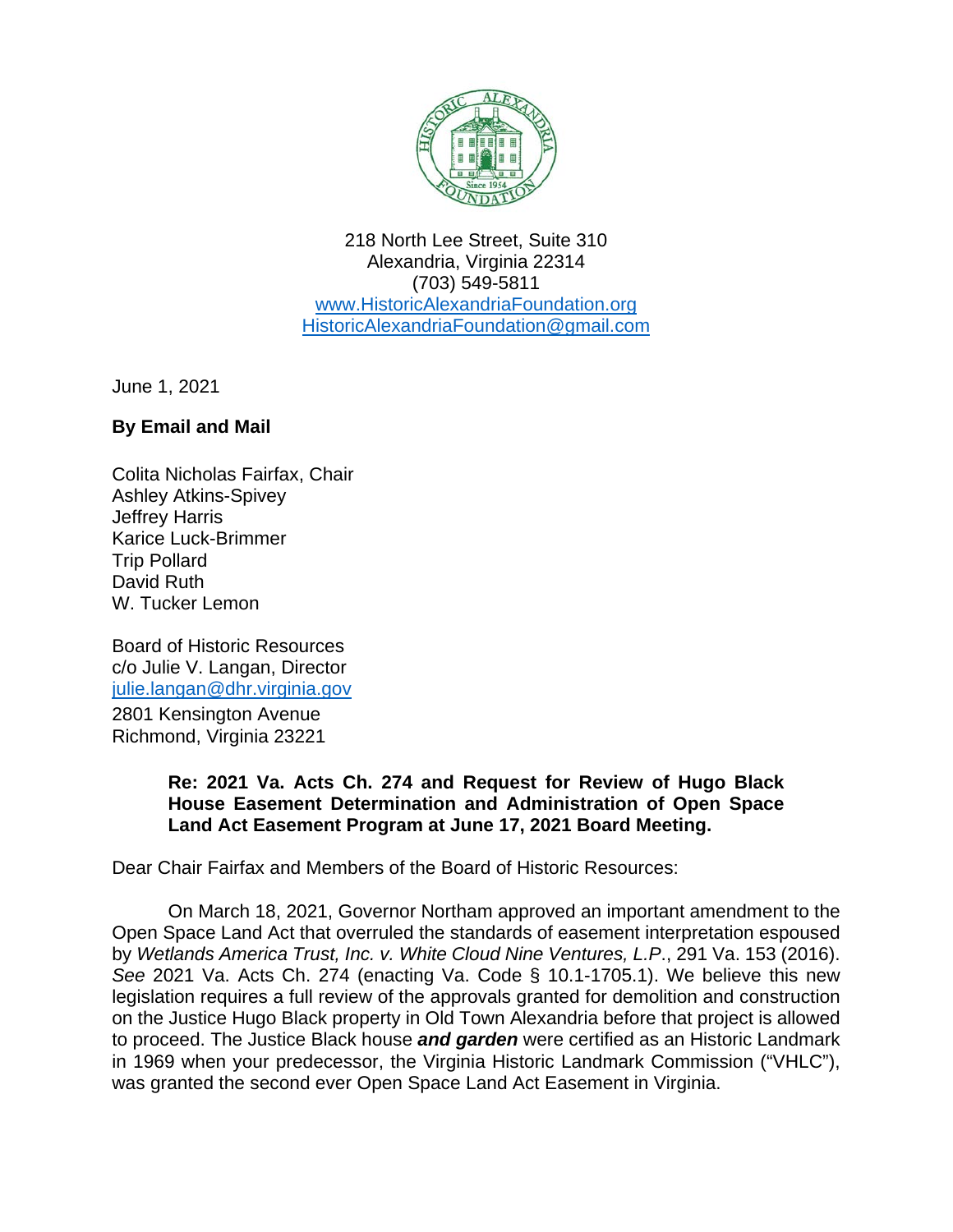Board of Historic Resources June 1, 2021 Page 2

Because the Virginia Supreme Court has just ruled that we lack standing to obtain judicial review of the building approvals granted by the City of Alexandria, *see Historic Alexandria Foundation v. City Council of Alexandria*, Record No. 200195 (May 27, 2021), your review and reversal of the Staff approvals is a matter of the utmost urgency.

Historic Alexandria Foundation ("HAF") was formed in 1954 "to preserve, protect and restore structures and sites of historic or architectural interest in and associated with the City of Alexandria, Virginia, to preserve antiquities, and generally to foster and promote interest in Alexandria's historic heritage." In furtherance of its charitable mission, HAF is both a grantor as well as a co-grantee of several easements that have been given under the Open Space Land Act to your predecessors — the VHLC, and the Virginia Historic Landmarks Board ("VHLB") — as well as to the Virginia Department of Historic Resources ("VDHR"). HAF has long been an ardent supporter of the preservation easement program, and has provided legal assistance to property owners considering granting Open Space Land Act Easements to VDHR and other public bodies. For years we have actively promoted the easement program in our publications and our website. [http://www.historicalexandriafoundation.org/.](http://www.historicalexandriafoundation.org/) Our members have been generous donors of easements both in the City of Alexandria and elsewhere in the Commonwealth.

In 2017 the VDHR Staff granted preliminary concept approval of an extensive development project for the Hugo Black property — the site of the largest undeveloped garden in Old Town Alexandria. The proposed construction adds three large new structures on protected urban open space and demolishes a noted and distinctive architectural feature of the House. (*See Attached Graphic Presented by HAF at your December 2019 Meeting).* HAF did not learn of this proposal until the fall of 2018 when the matter finally came to public attention. Shocked at the approval, we promptly wrote the DHR staff to note our objections. *See HAF Letter* (10/1/2018)*; see also HAF Letter*  (1/17/2019); *HAF Letter* (4/15/2019); *HAF Letter* (8/1/2019) and accompanying materials.

Our objections have been joined by the likes of Preservation Virginia; W. Brown Morton III (original co-author to the Secretary of Interior Standards); UVA Law Professor A.E. Dick Howard; Former Board of Historic Resources Chair, Tad Thompson; the Historic Alexandria Resources Commission; and former Virginia Secretaries of Natural Resources John W. Daniel II, W. Tayloe Murphy, Jr., L. Preston Bryant, Jr. and Molly J. Ward; among others. (See [http://www.historicalexandriafoundation.org/\)](http://www.historicalexandriafoundation.org/).

Shortly before her death, Josephine Black Pesaresi — the daughter of Justice Hugo Black, and one of the grantors of the easement held by you — wrote you directly to express her "strong objection" to the proposed construction as an obvious violation of the intent of the grantors who gave the Open Space Land Act easement to the Commonwealth. *See Pesaresi Letter* (4/15/2019), *attached*. Justice Black's granddaughter Josephine P. Hallam has repeatedly reiterated her mother's and her own opposition to the construction project at the Justice Black property.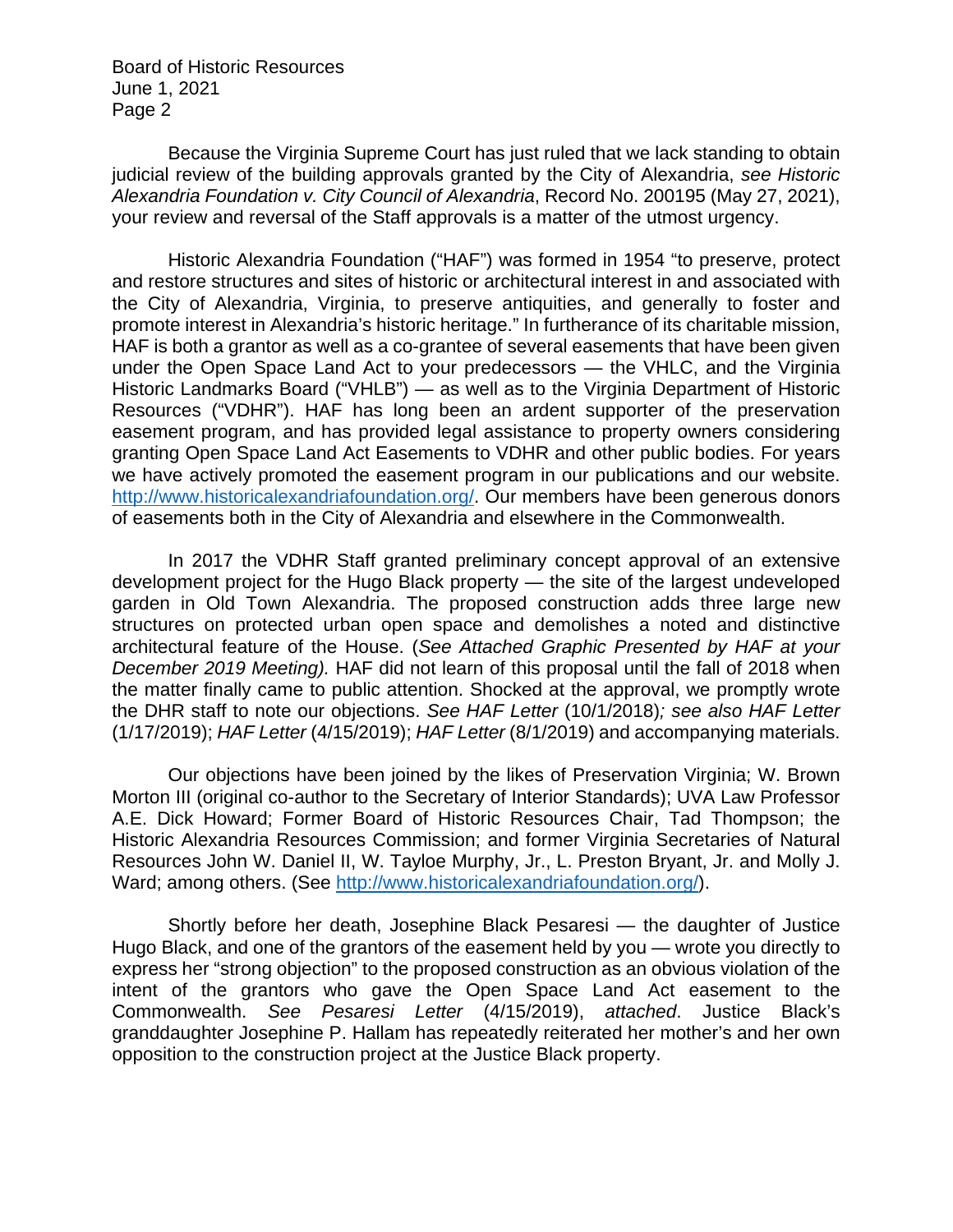Board of Historic Resources June 1, 2021 Page 3

Prior to the now overruled decision in the *Wetlands* case, in 2014 DHR had denied similar requests to demolish portions of the Hugo Black House and build on the gardens protected by the Open Space Land Act Easement that Justice Black placed on the property. *See* M. Melinat Letter (8/5/2014).

Apparently, the concept approval that was given to Vowell LLC in 2017 and subsequent approvals was influenced by the *Wetlands* decision and its holding that conservation easements are to be strictly construed in favor of the landowner. (In dissent Justices Roush and Lacy advocated honoring donor intent and the purpose of the conservation easement.)

The Generally Assembly has now authoritatively repudiated the rule announced in the *Wetlands* case. The new law amends the Open Space Land Act and now requires:

## *§ 10.1-1705.1. Construction.*

*Notwithstanding any provision of law to the contrary, an easement held pursuant to this chapter shall be construed in favor of achieving the conservation purposes for which it was created.*

2021 Va. Acts Ch. 274. For that reason, any approval of construction on property protected by an Open Space Land Act Easement must be reviewed to ensure it complies with the required construction of the new law that becomes effective July 1, 2021.

This new statutory enactment fosters the same important purposes in honoring donor intent described in the April 15, 2021, decision of the Virginia Supreme Court in *Canova Land & Inv. Co. v. Lynn*, 856 S.E.2d 581 (Va. 2021). There the Court stressed that charitable gift restrictions are "favored creatures of the law" benefiting from a "longstanding policy preference" and entitled to "a liberal interpretation to uphold" "very severe restraints." *Id.* at 586. The Court concluded its opinion by stating that "upholding the deed's use restriction is most consistent with our preference for such gifts, as well as our overarching policy preference to allow the land to continue to be used according to the [donors'] stated desire."

The Hugo Black House and its garden was certified as an Historic Landmark by your predecessor the Virginia Historic Landmark Commission in 1969, when Justice Black and his wife donated the Open Space Land Act Easement on the property. As amply documented in the Deed of Easement, the archives of the VHLC, and the letter addressed to you by Justice Black's daughter shortly before her own death, the gift intent underlying the easement was to prevent the exact type of development of the Hugo Black property that has been approved by the City of Alexandria in express reliance on the approval by DHR.